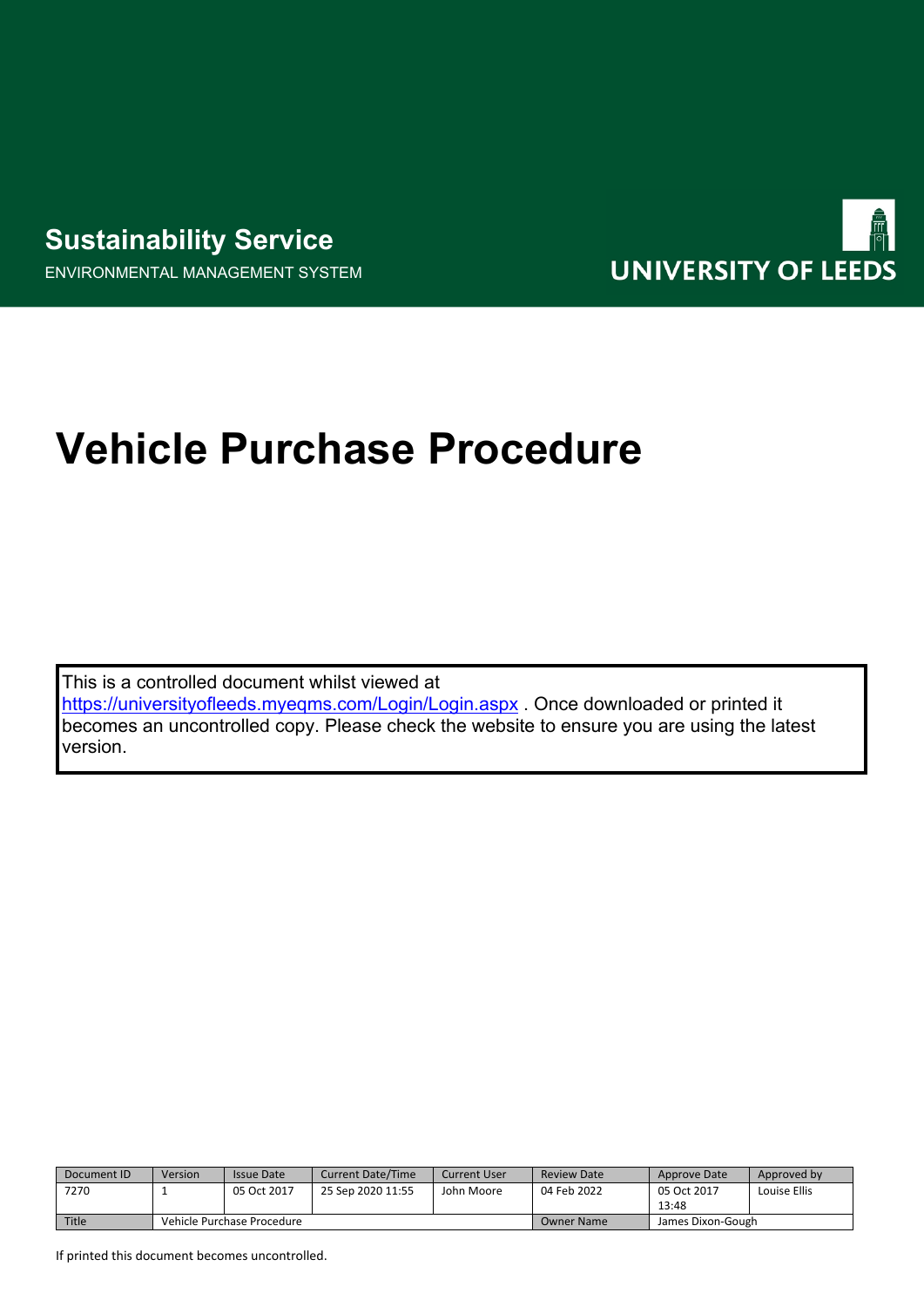## **1. INTRODUCTION**

This procedure outlines the steps that must be taken when purchasing any motor vehicle at the University. It supports the University [Carbon Management Plan](http://sustainability.leeds.ac.uk/policy-documents/) and [Travel Plan](http://sustainability.leeds.ac.uk/policy-documents/) and will ensure we meet requirements under the Cleaner Road Transport Vehicles Regulations 2011<sup>1</sup> . The requirements are also set to avoid future charges within the Leeds City Clean Air Zone<sup>2</sup>.

## **2. RESPONSIBILITIES**

**The Budget holder:** is responsible for specifying vehicles in line with this procedure.

**The Purchasing / Finance representative**: is responsible for blocking vehicle purchases that do not meet the requirements of this procedure.

## **3. PROCEDURE FOR VEHICLE PURCHASE**

The following steps must be taken when purchasing any motor vehicle at the University, including second hand vehicles.

**Step 1:** Question whether the purchase is necessary. Is the vehicle required for regular or occasional use? If occasional use, vehicle hire via University contracts, or short-term hire such as the Enterprise car-share scheme should be used instead.

**Step 2:** Investigate whether an electric vehicle or hybrid electric vehicle can provide the necessary function. Please allow for reasonable changes in operational practice to enable this option.

Move onto step 3 only if:

a) Cost is prohibitive (taking into account whole life cost<sup>3</sup>) and other funding support within the University has been explored, or

b) There is no option available for the required operational need.

**Step 3:** purchase a petrol vehicle within VED tax bands A – C. If you are purchasing a van or specialist vehicle (e.g. tractor) and this criteria cannot be met move to step 4.

**Step 4:** In exceptional circumstances permission must be sought via the Sustainability Service at [sustainability@leeds.ac.uk](mailto:sustainability@leeds.ac.uk) to purchase a diesel van or specialist vehicle where no alternative is available. This must use the most up-to-date technology (e.g. currently Euro 6 for vans) to filter out particulate emissions.

<sup>&</sup>lt;sup>3</sup> Life-cycle tool can be provided on request from Sustainability

| Document ID | Version                    | <b>Issue Date</b> | <b>Current Date/Time</b> | Current User | <b>Review Date</b> | Approve Date      | Approved by  |
|-------------|----------------------------|-------------------|--------------------------|--------------|--------------------|-------------------|--------------|
| 7270        |                            | 05 Oct 2017       | 25 Sep 2020 11:55        | John Moore   | 04 Feb 2022        | 05 Oct 2017       | Louise Ellis |
|             |                            |                   |                          |              |                    | 13:48             |              |
| Title       | Vehicle Purchase Procedure |                   |                          |              | Owner Name         | James Dixon-Gough |              |

If printed this document becomes uncontrolled.

<sup>1</sup> For contracting authorities where the Public Contracts Regulations 2015 apply the following are required to be taken into account when purchasing or leasing vehicles: Energy consumption, Carbon Dioxide Emissions, Emissions of; oxides of nitrogen, non methane hydrocarbons and particulate matter.

 $2$  The Leeds City Clean Air Zone is being set up to improve air-quality through discouraging the most polluting vehicles from entering the zone through charges.